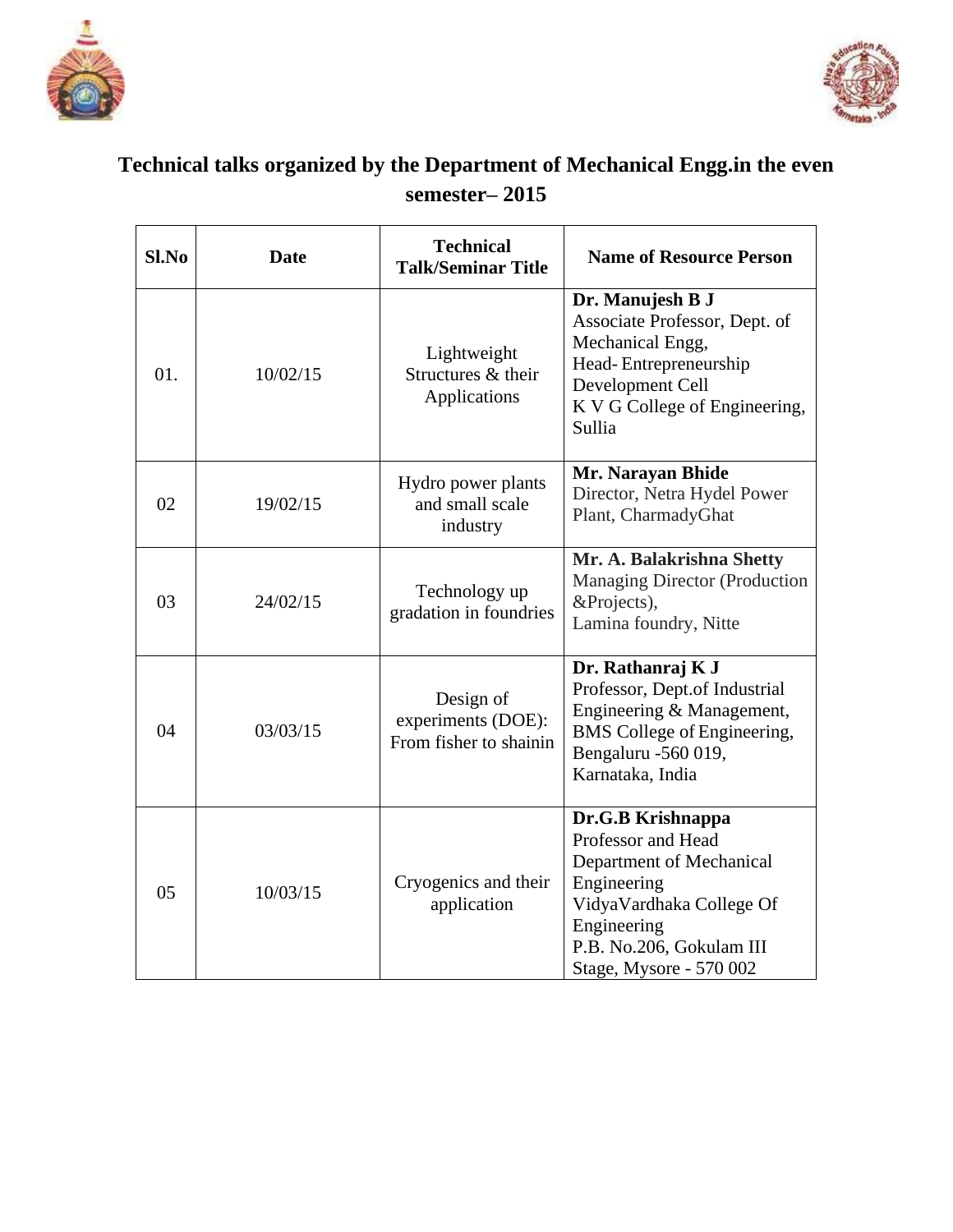## **Lightweight Structures & their applications**

#### **Dr. Manujesh B J**

*Associate Professor & PG Coordinator Department of Mechanical Engineering KVG College of Engineering*



Talk by **Dr. Manujesh B J**

A technical talk on the topic "**Lightweight Structures & their applications**" was delivered by *Dr. Manujesh B J,* Associate Professor & PG Coordinator Department of Mechanical Engineering, KVG College of Engineering on 25<sup>th</sup> February 2015.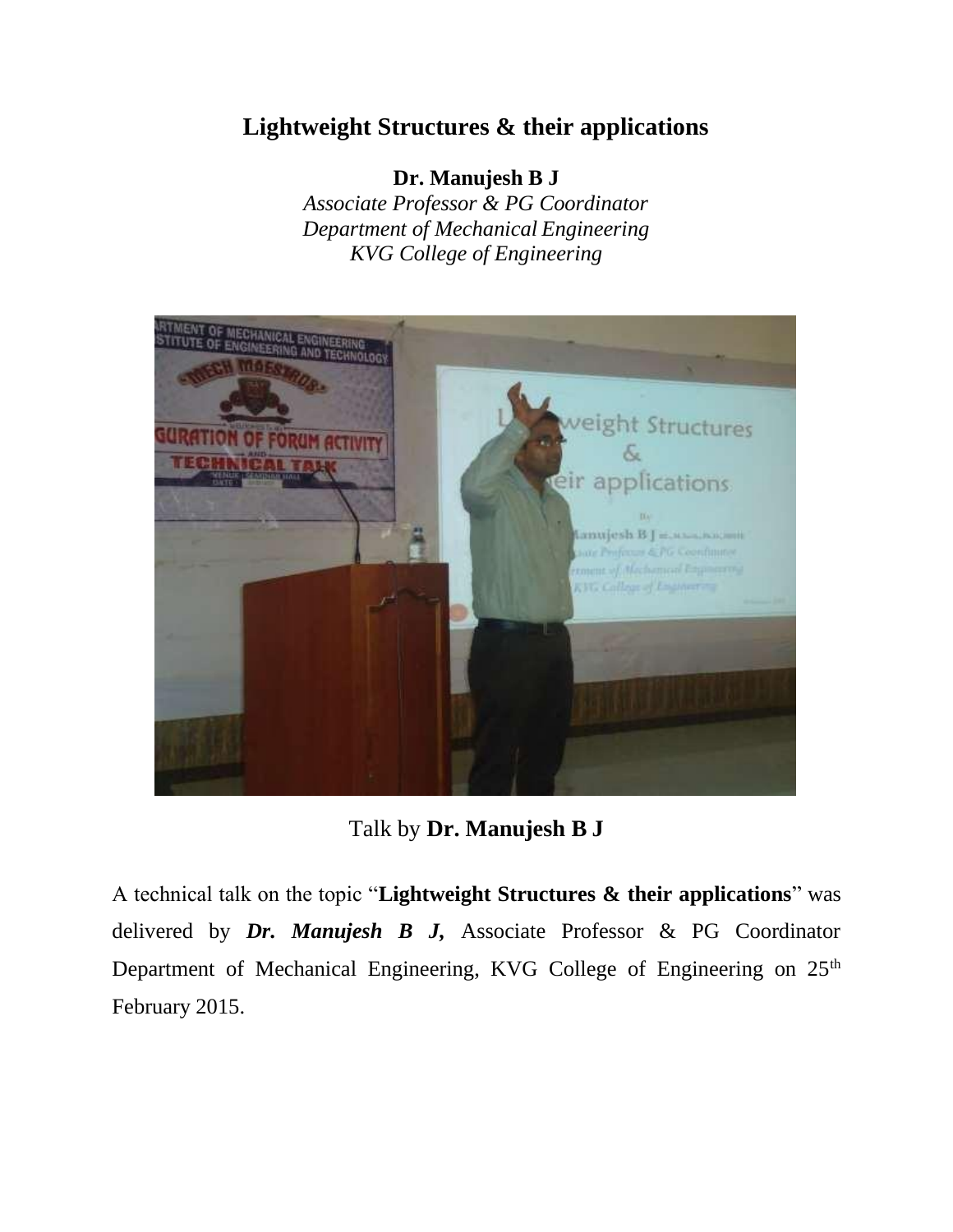He said, *the use of lightweight materials will significantly grow across the industries.* All lightweight materials offer weight reduction potential at higher cost. He also explained about the overall use of lightweight materials in all three industrial scope – automotive, aviation/Marine and wind and use of lightweight materials will increase significantly in volume over the next two decades,



Fig : Lightweight material

### **Need for Lightweight Materials**

Lightweight materials and design have always been an important topic in product design across several industries. The concept has been most important in aviation, Space, Marine but also in industries where large rotating parts (e.g., rotor blades of wind turbines) are key elements of product design and in automotive, where driving dynamics are a major consideration.

Global trends toward Carbon Dioxide reduction and resource efficiency have significantly increased the importance of this topic over the last years. Electrons are emitted from the specimen by the action of the scanning beam and collected by a suitably-positioned detector. Then image can be seen on a screen.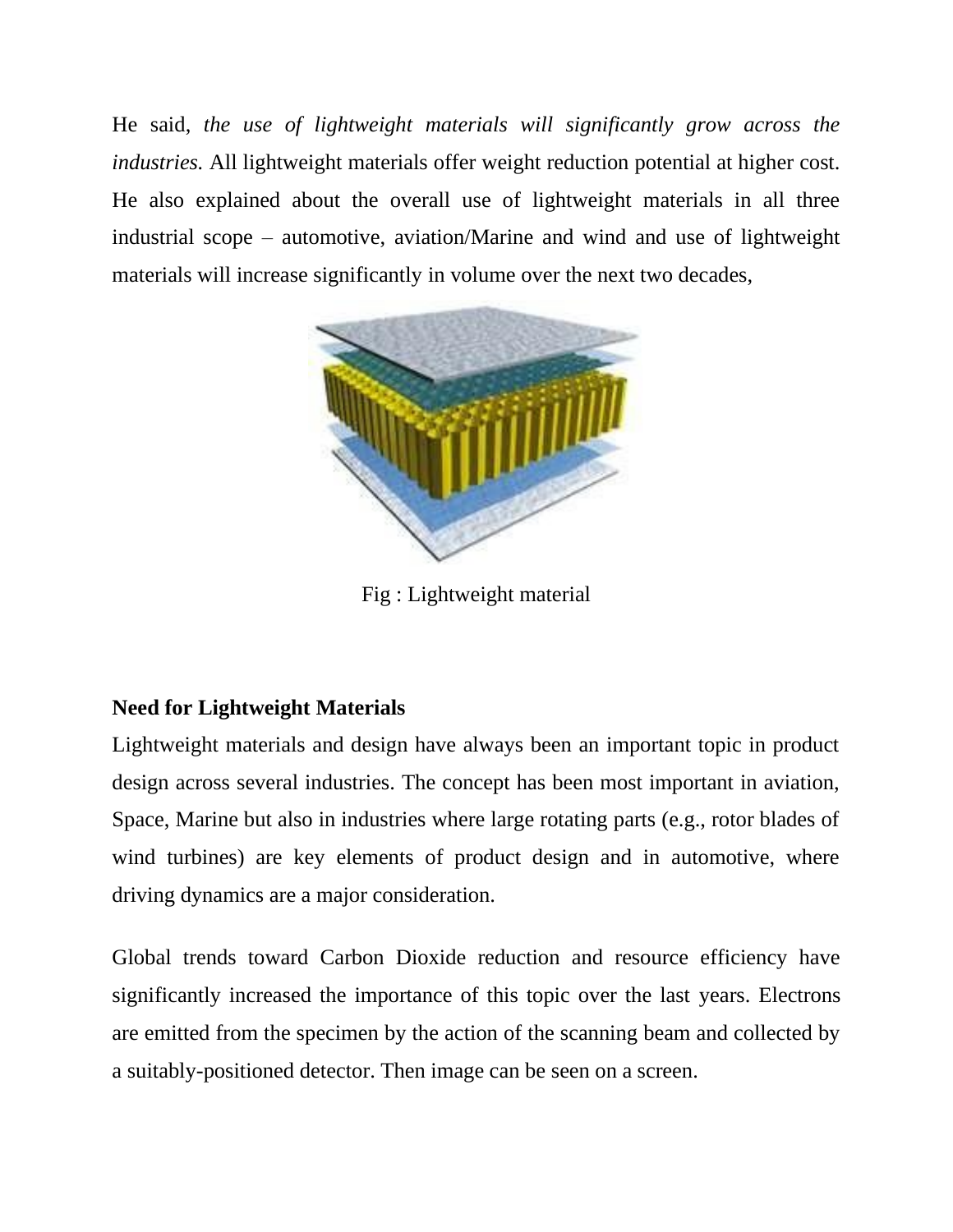

Fig : Critical applications of Lightweight Materials

The main benefits of this talk are, students (U.G and P.G sections) and faculty members of the department got exposure to understanding critical applications of Lightweight Materials. The talk was appreciated by faculty members. In conclusion the talk was benefited for U.G, P.G and faculty members of the department.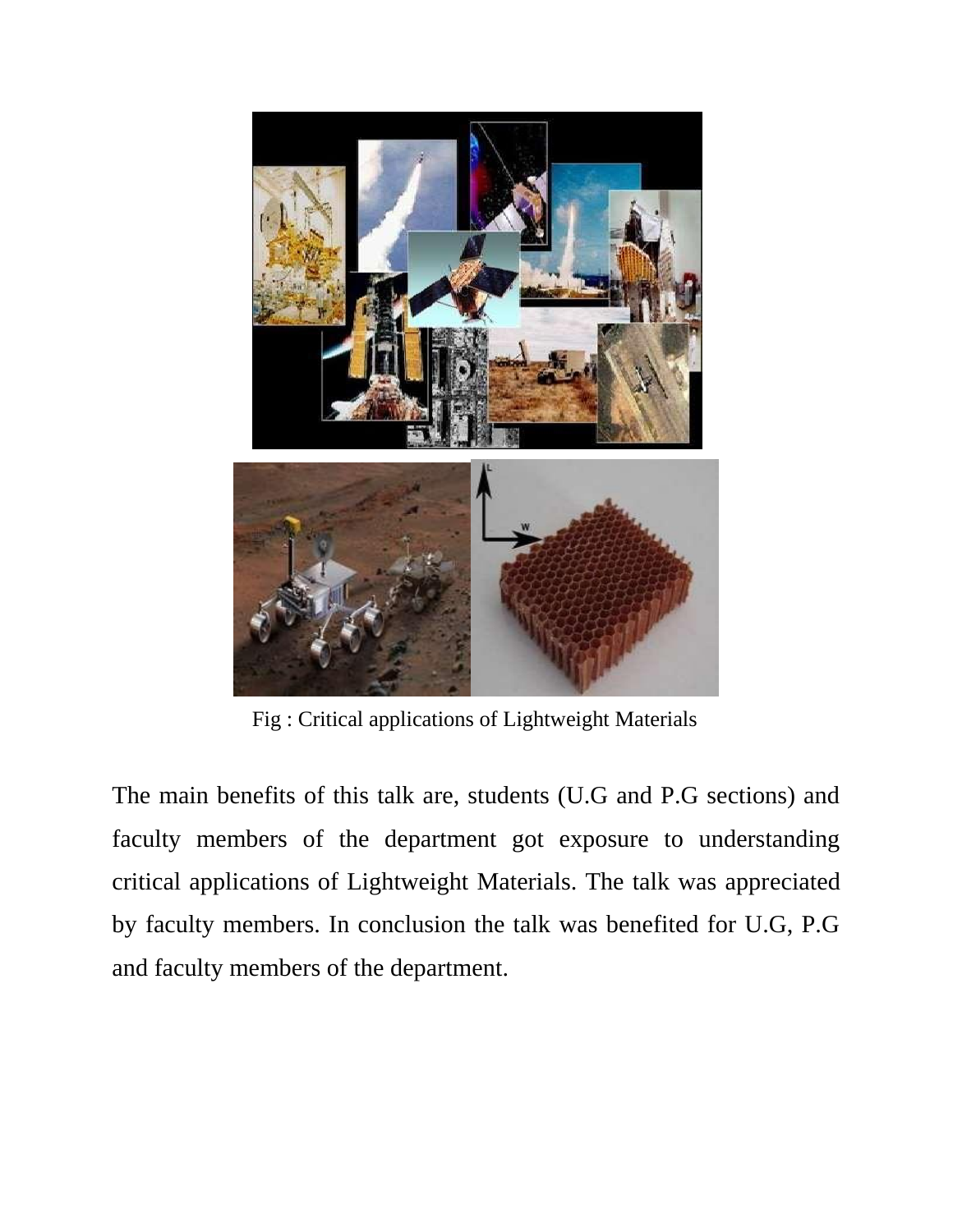## **Hydro power plants and small scale industry**

**Mr. Narayan Bhide Director**, Netra Hydel Power Plant, CharmadyGhat



Talk by **Mr. Narayan Bhide**

A technical talk on the topic "*Hydro power plants and small scale industry*" was delivered by *Narayan Bhide,* Director, Netra Hydel Power Plant, CharmadyGhat, on 19<sup>th</sup> February 2015.

He said, water resources are valued for sustaining human health and food production, the energy contained in moving water such as *rivers* or *tides* can also be harnessed to create energy through hydropower or mechanical uses. Hydropower schemes can either be small scale or large-scale, depending on the local conditions and the energy demand. Bhinde expressed that, globally, 1.4 billion people lack access to electricity, with an additional 1 billion having only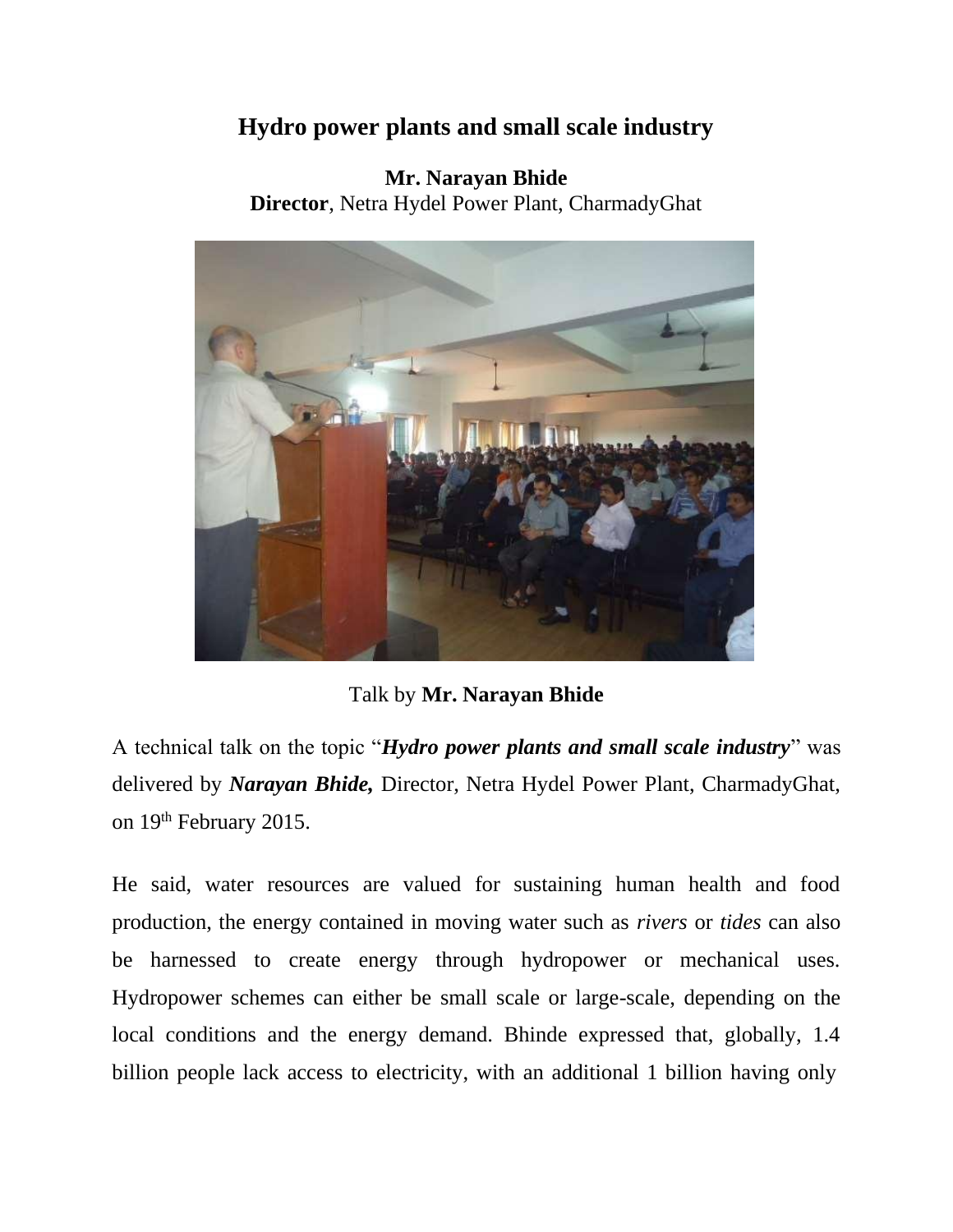intermittent access. Where water resources permit, large-scale hydropower is an option to produce large quantities of renewable, inexpensive energy to meet growing energy demands in the face of rising costs of fossil fuels. Today, it is a widely used technology that is applied to produce power in many different ways. In his talk he said that, I am the Independent Power Producer and came forward to set up a new mini hydroelectric project called Netra Hydel Power Plant, CharmadyGhat, in Belthangady taluk in Dakshina Kannada, in addition to the existing four projects. He expressed that he found very hard to built the hydel plant.

Mr. Bhide said that the Charmadi project by the Trinetra Energy Conversion Inc., in which he is a promoter, produced 4.5 MW energy. The installed capacity of other hydel projects in the taluk at Aniyoor, Nidle and Dondole stood at 6 MW, 9 MW and 13.5 MW, respectively.



Fig : Mr. Narayan Bhide at the site of a hydel project at Charmadi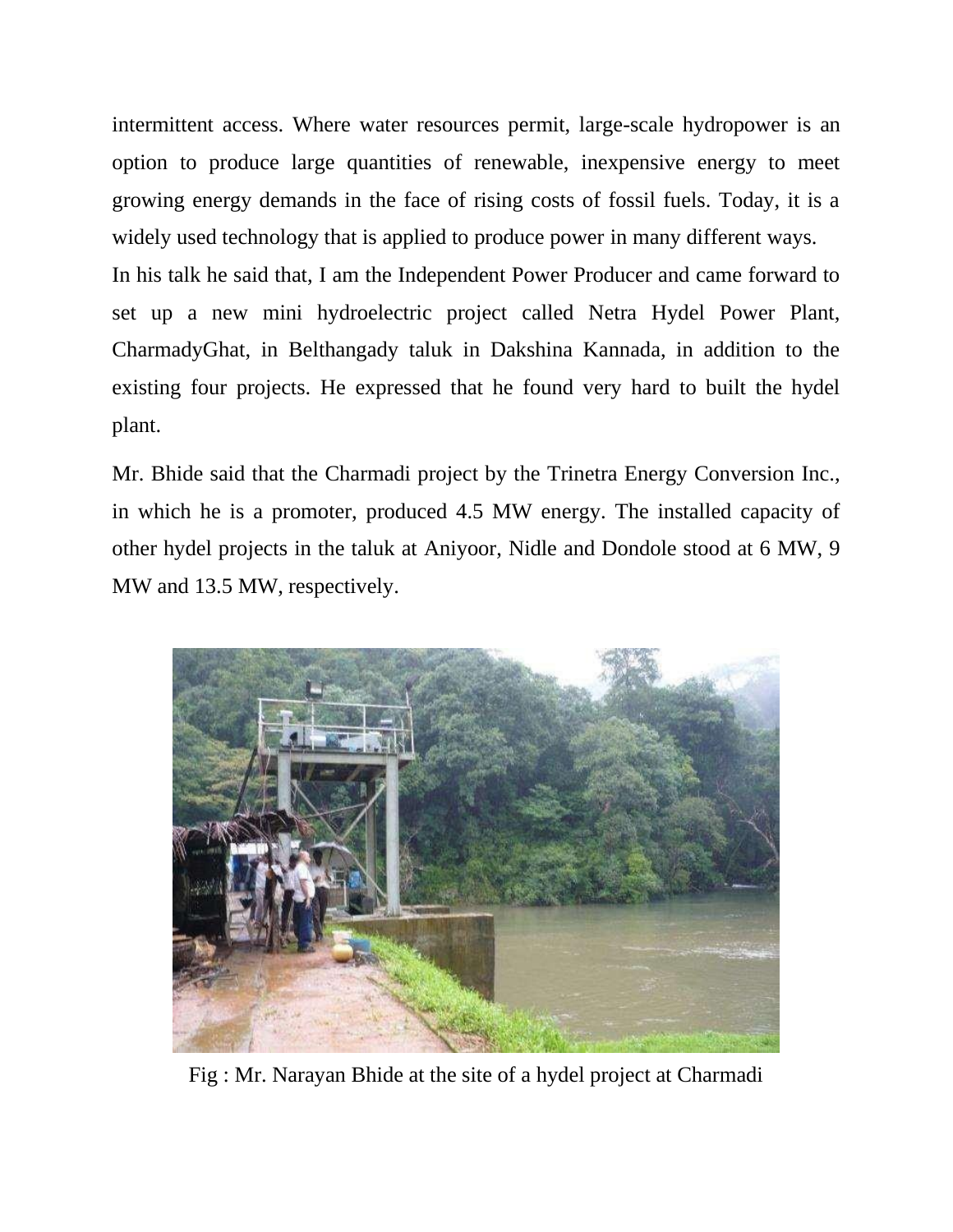The talk was concluded by clearly indicating that, it is possible for new Independent Power Producers (IPPs) to use existing power corridors to supply energy to the grid. Hydel projects reduce demand from coal power in rainy season. Thus burning of coal could be saved. The IPPs are bound to plant saplings for trees they have cut, he said. It is a sustainable way of producing green energy, he said.



Fig: Mr. Vivek, Managing trustee is presenting memento to Mr. Bhunde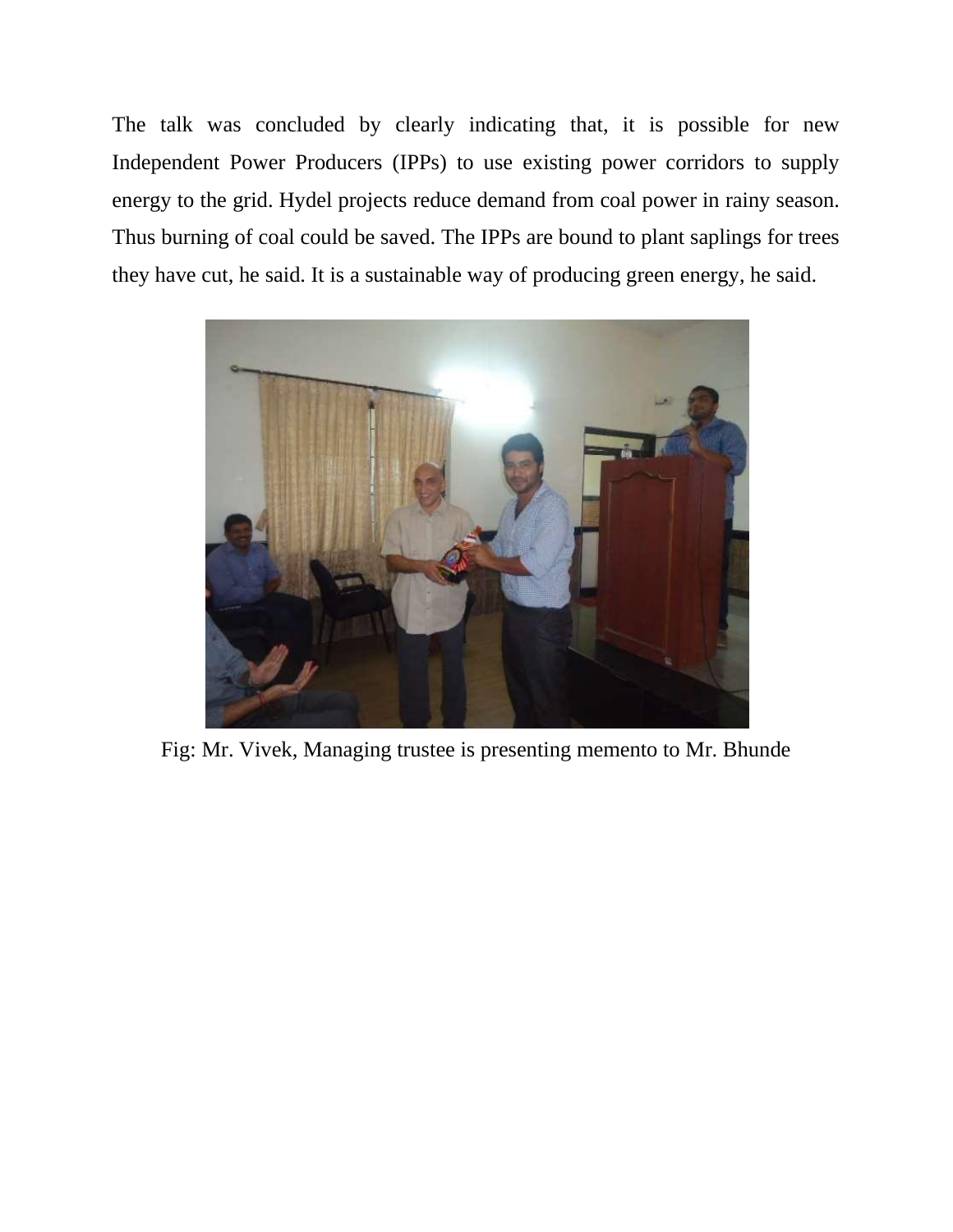## **Technology Upgradation In Foundries**

#### **A. Balakrishna Shetty**

General manager Lamina Foundries Ltd. Nitte



A. Balakrishna Shetty in R & D lab, Lamina Foundries Ltd. Nitte

A technical talk on the topic "*Technology Upgradation in Foundries*" was delivered by *Balakrishna Shetty,* General Manager, Lamina Foundries Ltd. Nitte on 24<sup>th</sup> February 2015.

He said, *technology upgradation* in foundry is required to meet the customer expectation, to improve the productivity, to improve the product quality, to reduce the product cycle time, to reduce the manpower, to reduce the energy consumption, to reduce the operating and maintenance cost of equipments, to improve the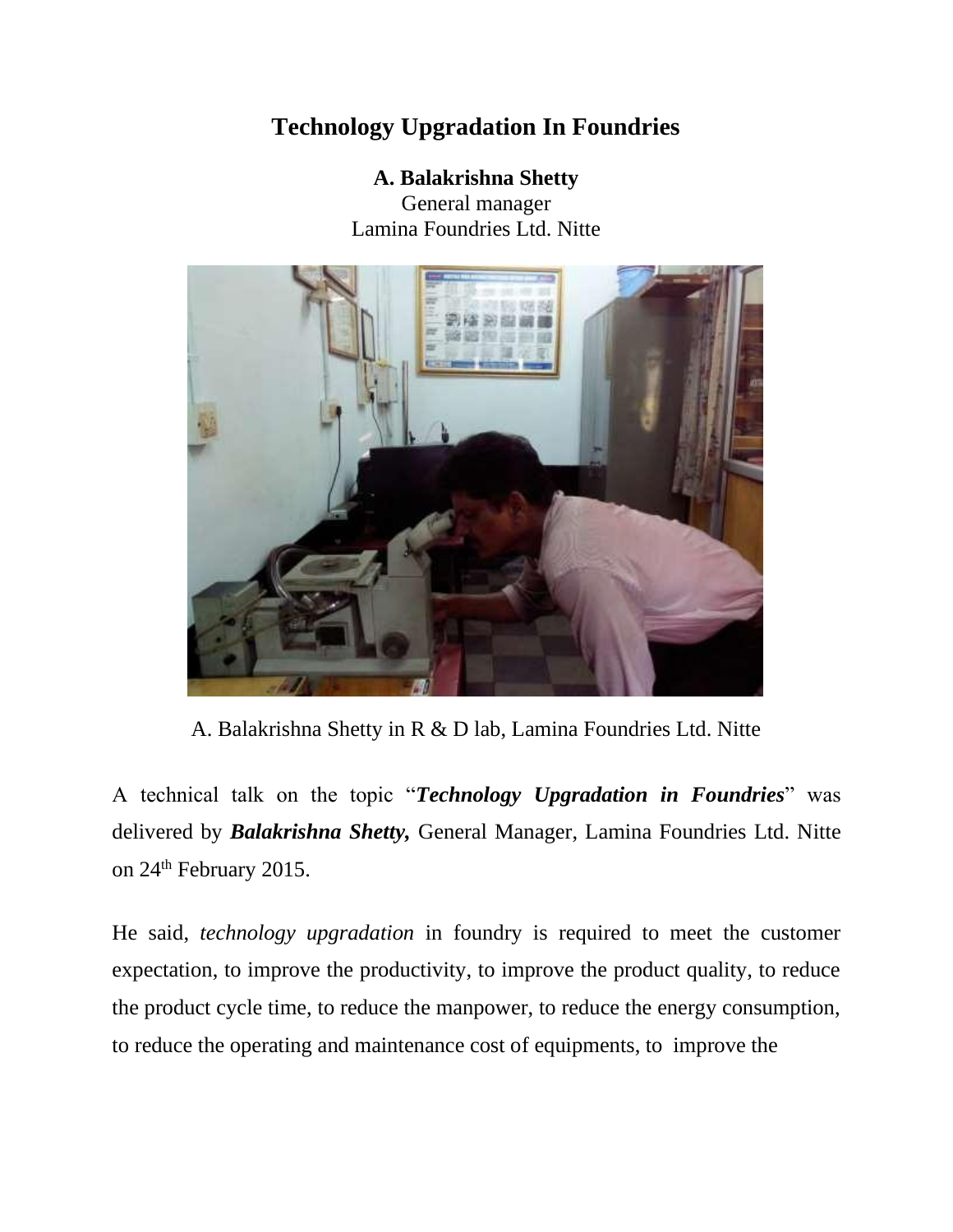working environment, to reduce the down time of equipment, to reduce the cost of production and improving the profitability.

He said, Cupola, main frequency induction furnace and medium frequency induction furnaces etc are widely used in foundries.



Fig : Cupola furnace, Lamina Foundries Ltd. Nitte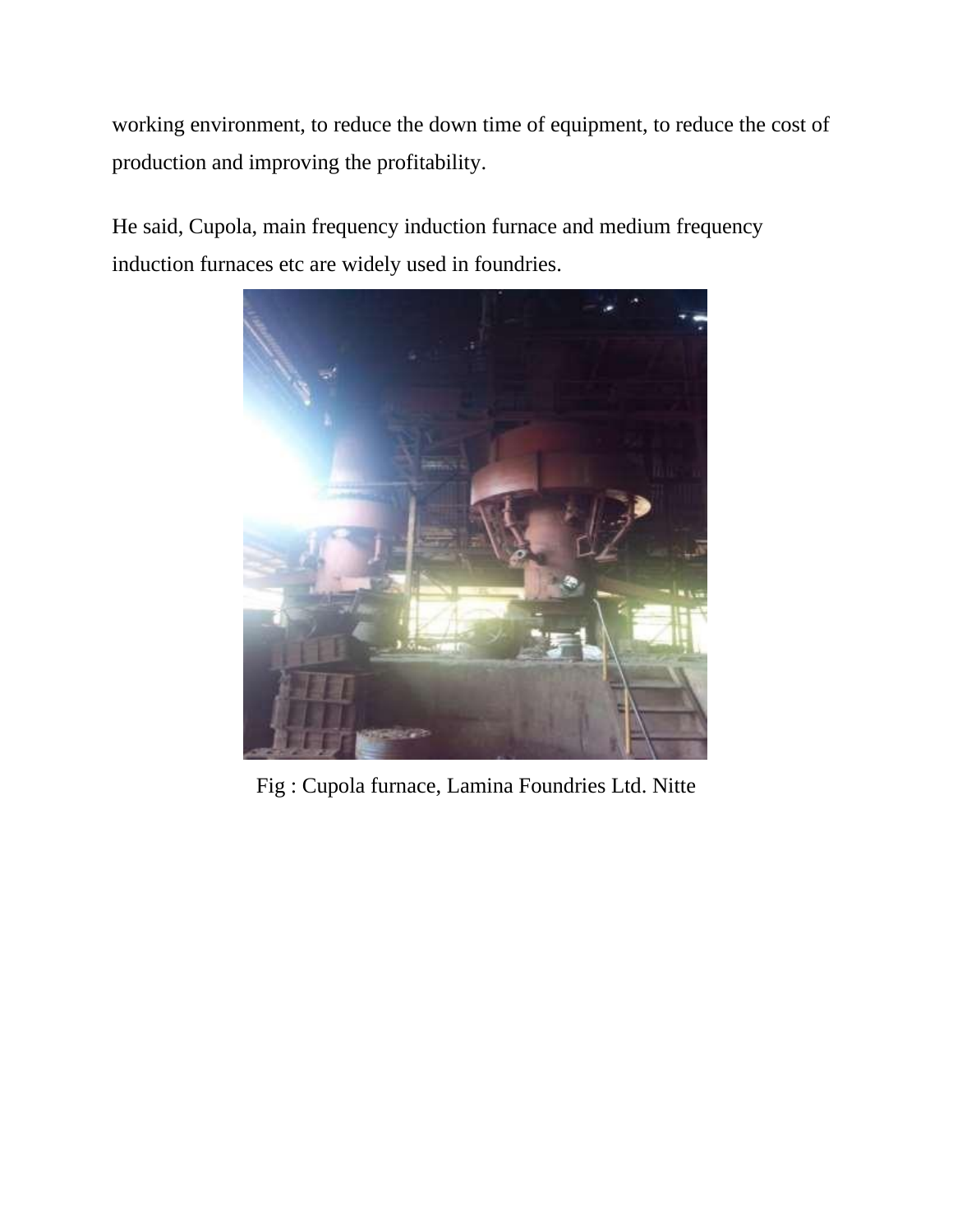

Fig: Medium frequency furnace, Lamina Foundries Ltd. Nitte

In his presentation he showed advanced moulding machines which are currently used in lamina foundries such as Jolt-squeez moulding machine, simultaneous Jolt squeez molding machine, high pressure molding machine etc .



Fig: Jolt squeez machine, Lamina Foundries Ltd. Nitte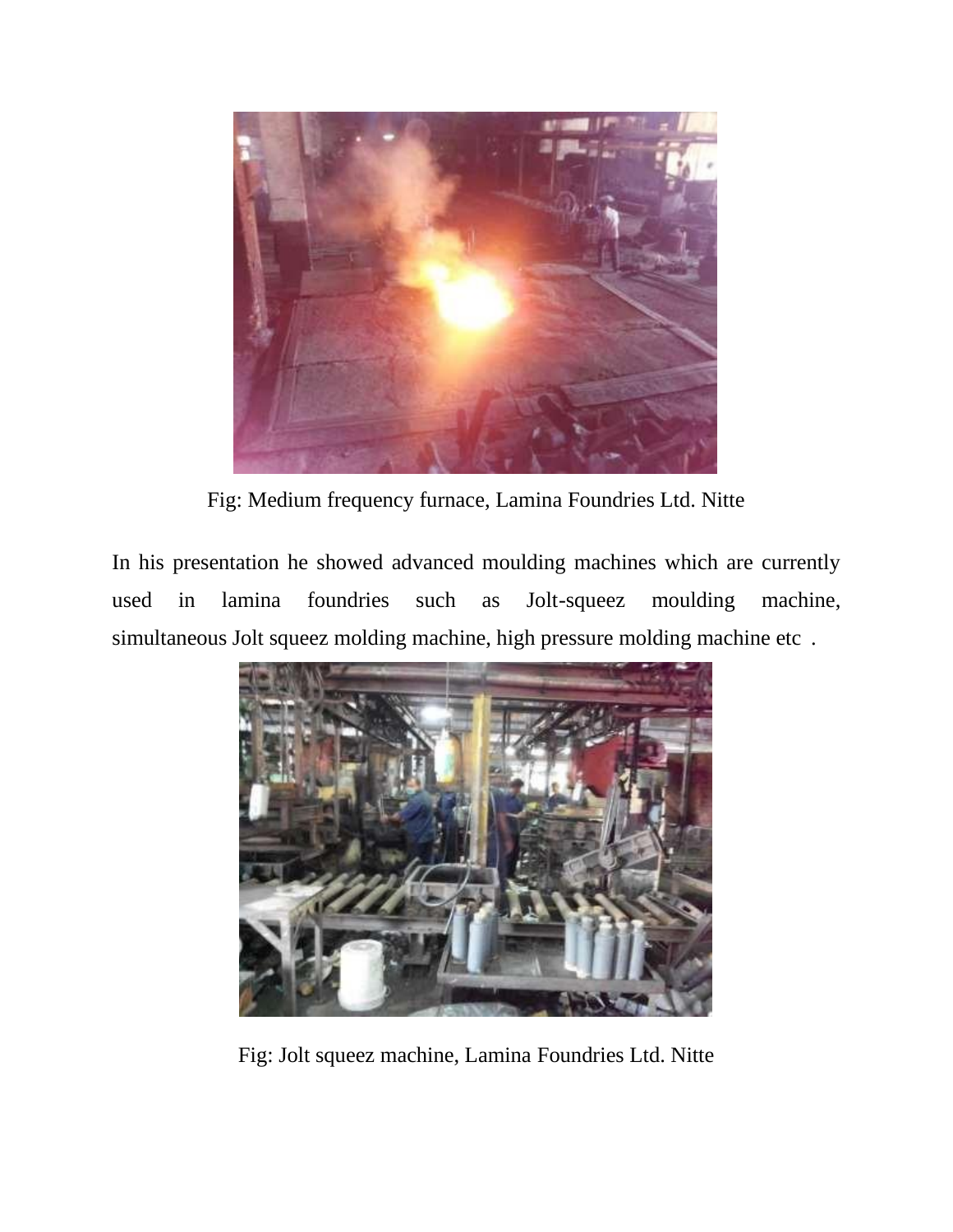

Fig: High pressure moulding machine –savelli italy, Lamina Foundries Ltd. Nitte

The talk was concluded by clearly indicating that, the technology upgradation in all kind of industries is must for the development and growth of country.

The main benefits of this talk was both U.G and P.G students of the department got exposure to understanding and the use of automated machine foundries and also how upgradation in foundries is very important.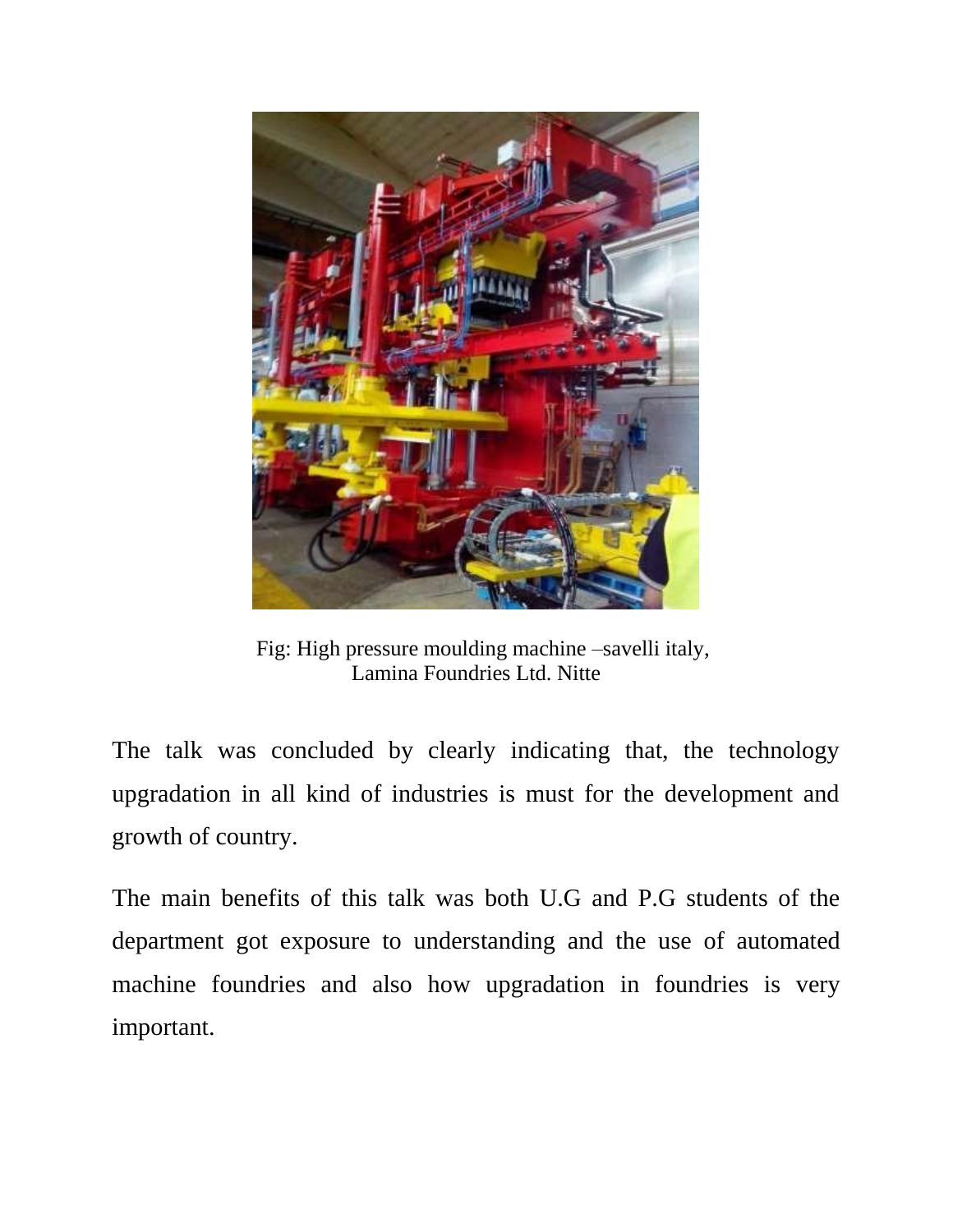## **Design of experiments (DOE): From fisher to shainin**

### **Dr. Rathanraj K J**

Professor, Dept. Of Industrial Engineering & Management, BMS College of Engineering, Bengaluru



Dr. Rathanraj with Prof. K V Suresh, HOD, ME before technical talk

A technical talk on the topic "*Design of experiments*" was delivered by *Dr. Rathanraj K J, Professor,* Dept.of Industrial Engineering & Management, BMS College of Engineering, Bengaluru on 3<sup>rd</sup> March 2015.

He said, Design of Experiment is a technique to obtain and organise the maximum amount of conclusive information from the minimum amount of work, time, energy, money, or other limited resources.

Objectives of experimentation are improving efficiency or yield, finding optimum process settings, locating sources of variability, correlating process variables with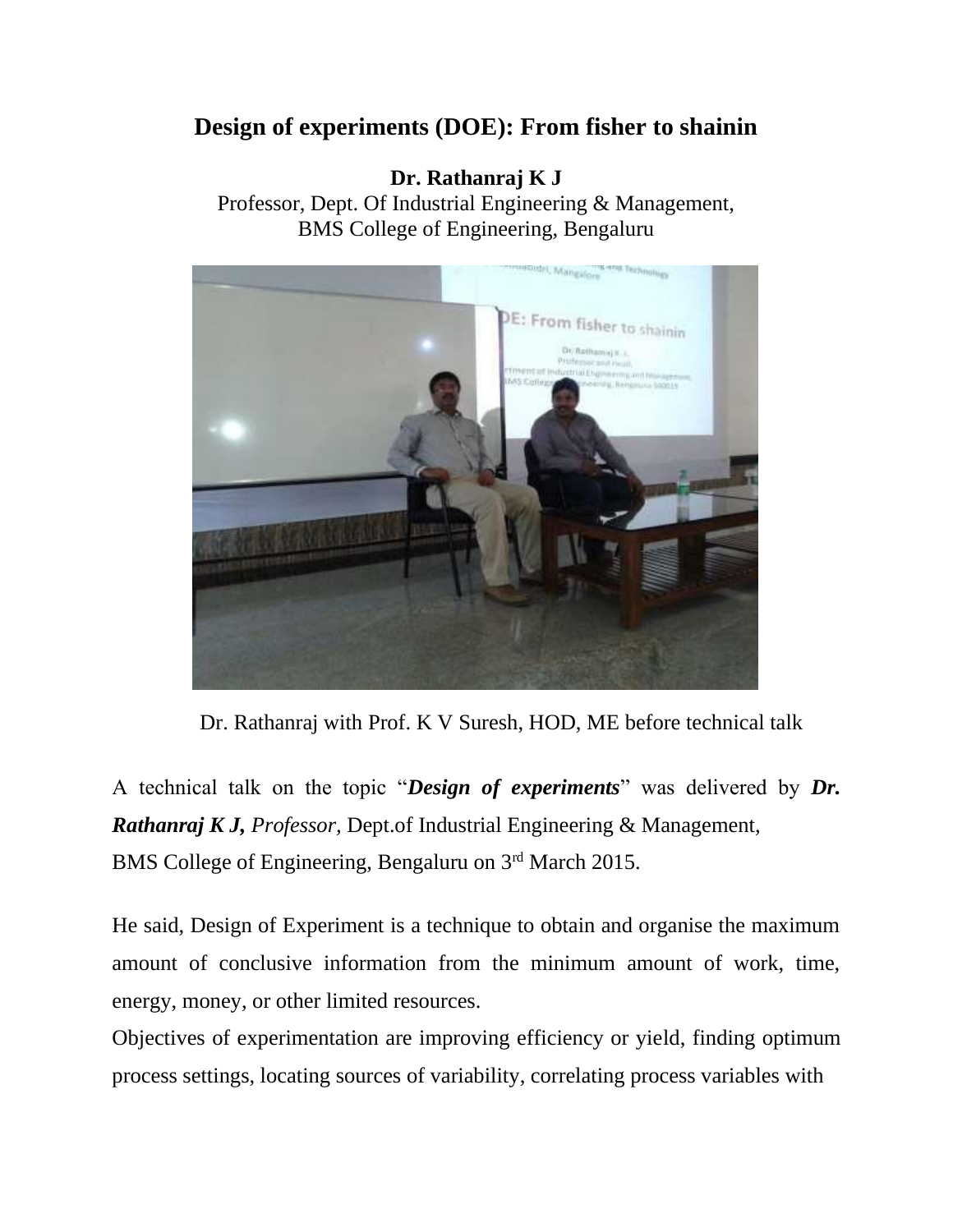product characteristics, comparing different processes, machines, materials etc, designing new processes and products.

He expressed that, as we think about the experiment, a number of important questions come to mind:

a) Are these two materials the only materials of potential interest?

b) Are there any other factors that might affect life that should be investigated or controlled in this experiment?

c) How many specimens of Bush should be tested with each other material?

d) How should the specimens be made with different materials and in what order should the data be collected?

e) What method of data analysis should be used?

f) What difference in average observed life between the two materials will be considered important?

All of these questions and perhaps many others will have to be satisfactorily answered before the experiment is performed.

After having selected the area for experimentation we have to ensure that the problem is of 'Break through' or 'Improvement' nature and not a problem of 'control' nature. For this purpose past data should be suitably analyzed and plotted on some process control chart to check whether the process is within statistical control or not. If the analysis shows lack of control or statistical instability, then it is a problem of 'control' nature and experimentation may not be needed. He stressed that, before deciding to carry out experimentation the need for experimentation must be established.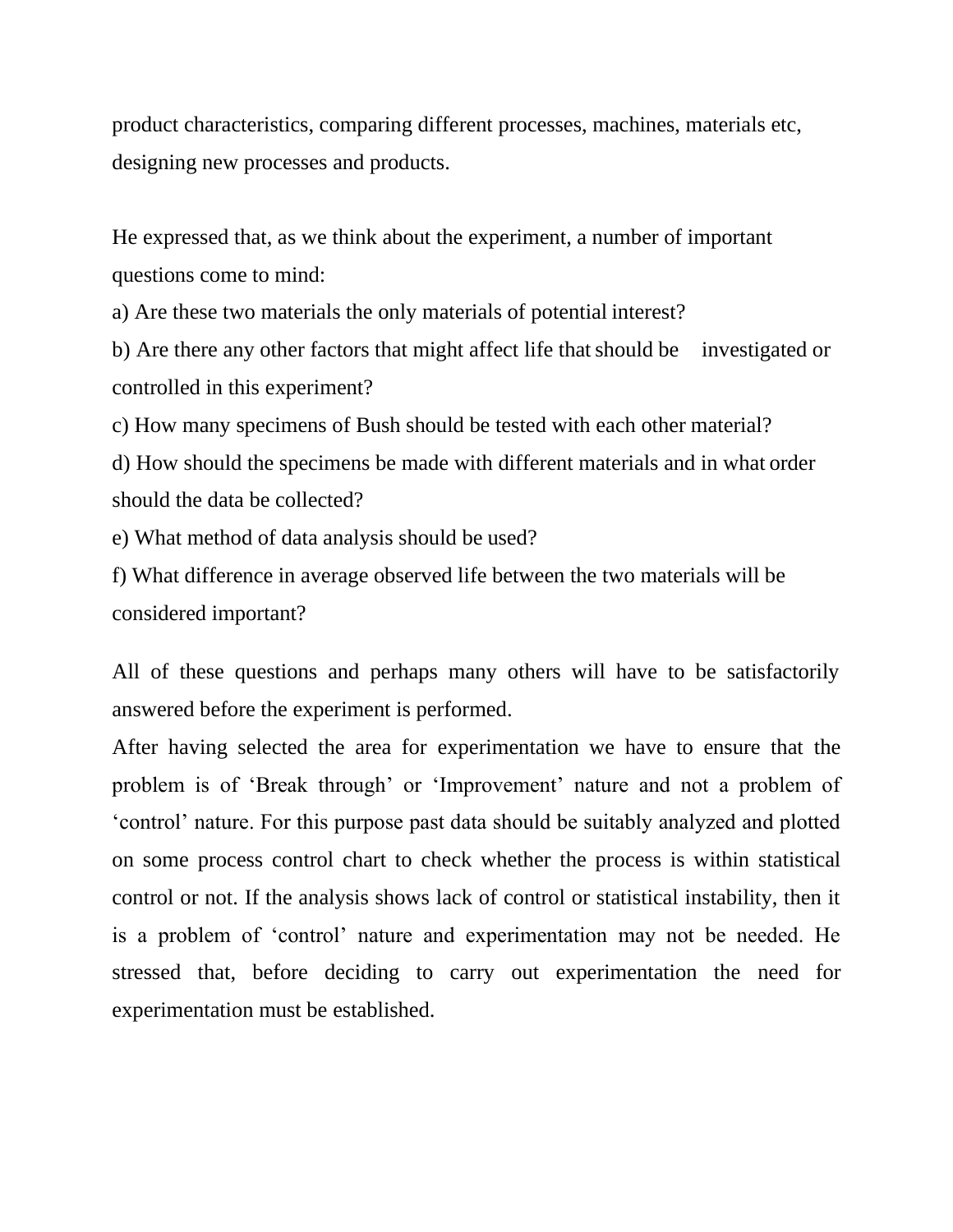In his presentation Dr. Rathanraj also spoke about, terminology used in D.O.E, steps in designing and analyzing, planning for experimentation, Requisites of DOE etc

The talk was concluded that exposure to DOE is a prerequisite, but not enough Learning by doing: practice. Since, the talk was full of mathematics and unique compared to other talks. So, both U.G and P.G students of the department got exposure to DOE.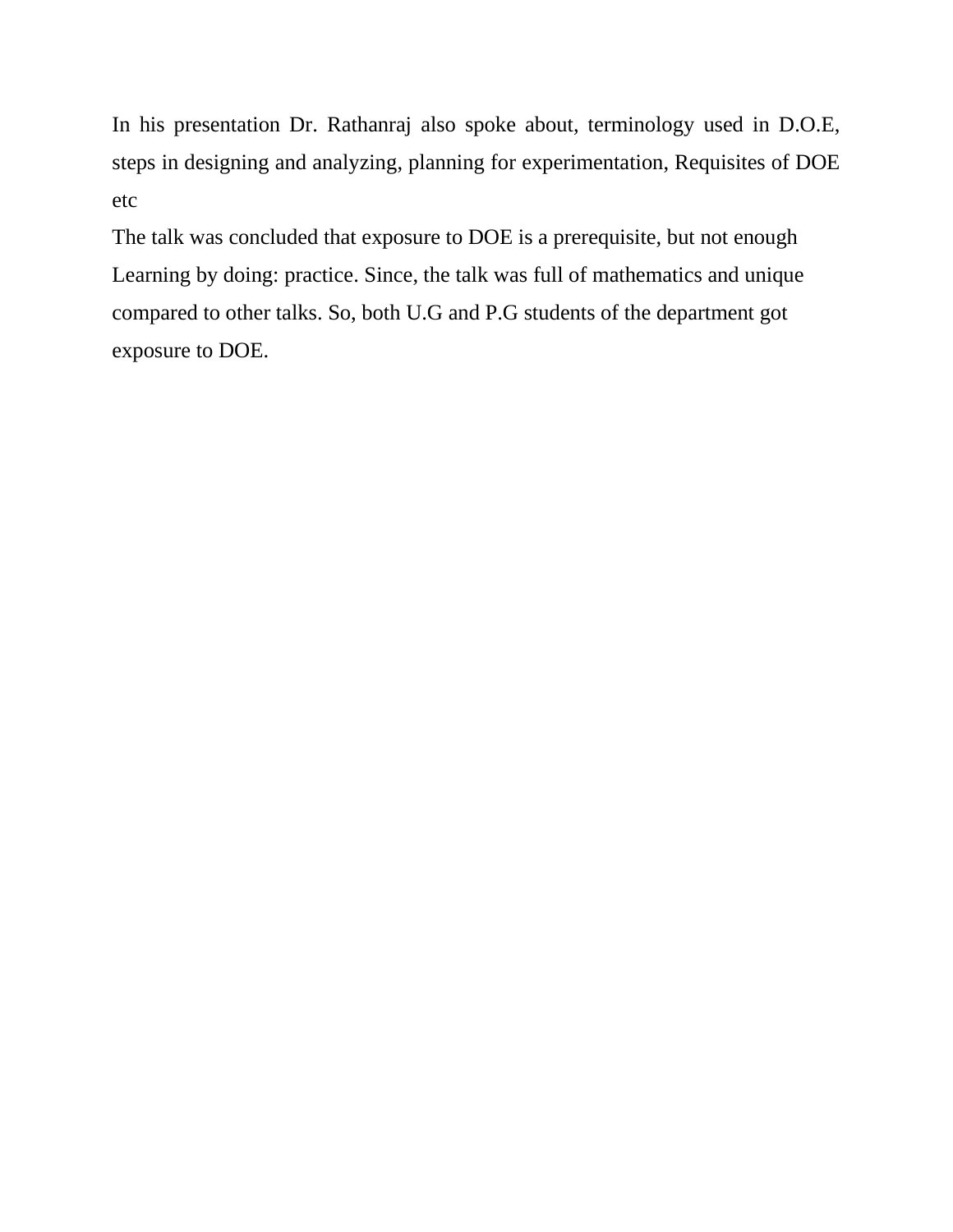## **Cryogenics and their application**

**Dr. G.B Krishnappa**

Professor and Head Department of Mechanical Engineering VidyaVardhaka College Of Engineering, Mysore



Talk by Dr. G.B Krishnappa

A technical talk on the topic "*Cryogenics and their application*" was delivered by *Dr. G.B Krishnappa,* Professor and Head, Department of Mechanical Engineering, VidyaVardhaka College Of Engineering, Mysoreon 10<sup>th</sup> March 2015.

He said, Cryogenics is the study of very low temperature and its application on different materials including biological products. Cryogenics has numerous applications Gas Industry - production of different gases, Space research – As rocket propellants & space simulation, Biology & Medicine - Storage of specimens, Cryosurgery, Food industry – for storage & processing, Electronics -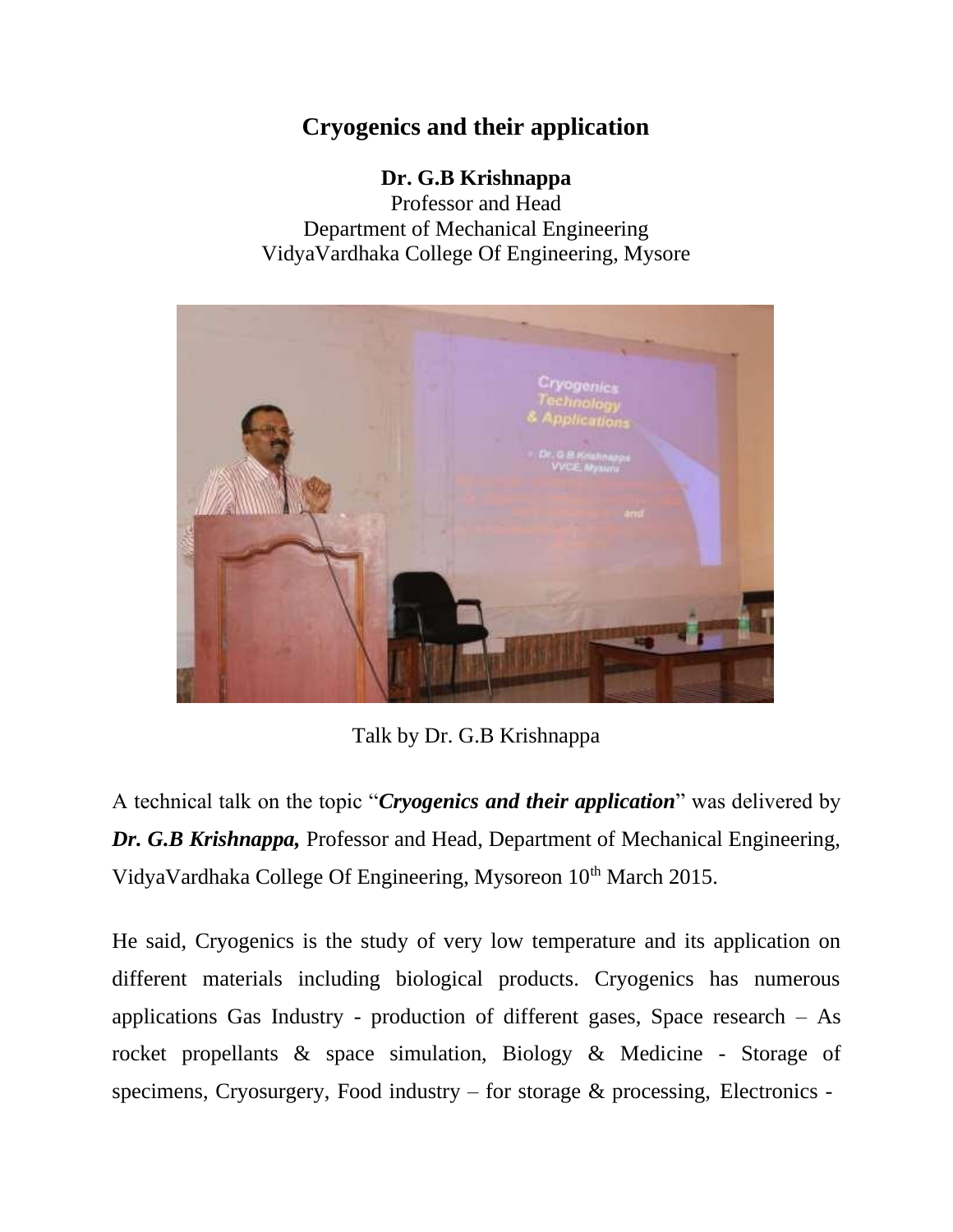Semiconductor & superconductor, electronics Basic research - High-energy physics & Chemical processes. Cryogenic Treatment - Tool life improvement Metal fabrication, Power generation - SC generators.

Other applications, cryo-grinding, Shrink fitting, Freezing pipelines for repairs, Magnetic Resonance Imaging (MRI), Magnetoencelography(MEG) etc Several cryogenic fluids available are Oxygen, Argon, Nitrogen, Air, Hydrogen and Helium for a variety of applications.

Dr. Krishnappa also spokeabout, physics of liquefaction, Induced Evaporation, Isenthalpic Expansion (JT Expansion ), Adiabatic (Isentropic) Expansion, Liquefaction Cycles and storage of cryogenic fluids . He mainly focused on cryocoolers. A Cryocooler or Cryorefrigerator is a device which produces the required cold or refrigeration at a given low temperature.



Fig: cryocooler